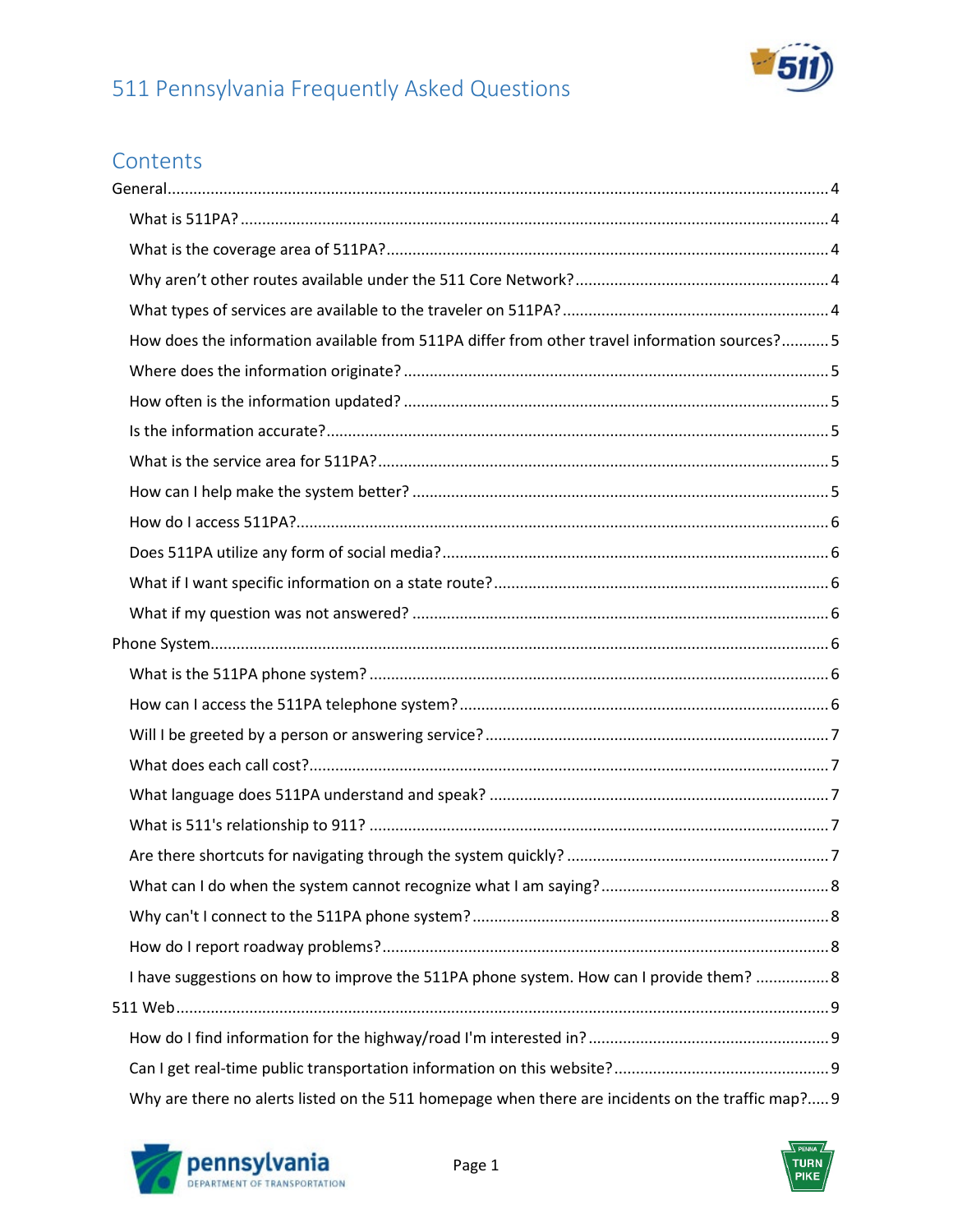

| I traveled through a construction zone but it was not reported on 511. Why?9                      |  |
|---------------------------------------------------------------------------------------------------|--|
|                                                                                                   |  |
|                                                                                                   |  |
|                                                                                                   |  |
|                                                                                                   |  |
|                                                                                                   |  |
|                                                                                                   |  |
|                                                                                                   |  |
|                                                                                                   |  |
|                                                                                                   |  |
| Can you send 511PA Personalized Traveler Alerts to more than one email address?11                 |  |
| Can I receive 511PA Personalized Traveler Alerts to both an email address and Text messages?11    |  |
|                                                                                                   |  |
|                                                                                                   |  |
|                                                                                                   |  |
|                                                                                                   |  |
|                                                                                                   |  |
| I subscribed, but I entered the wrong email address. How do I change my email address?  12        |  |
| I subscribed, but I want to change my profile's routes, days or times. What should I do now? 12   |  |
| Is there a way to confirm my subscription to 511PA Personalized Traveler Alerts?12                |  |
|                                                                                                   |  |
|                                                                                                   |  |
| My email address has changed. How can I continue to receive 511PA Personalized Traveler Alerts?13 |  |
|                                                                                                   |  |
|                                                                                                   |  |
|                                                                                                   |  |
|                                                                                                   |  |
|                                                                                                   |  |
|                                                                                                   |  |
|                                                                                                   |  |
|                                                                                                   |  |



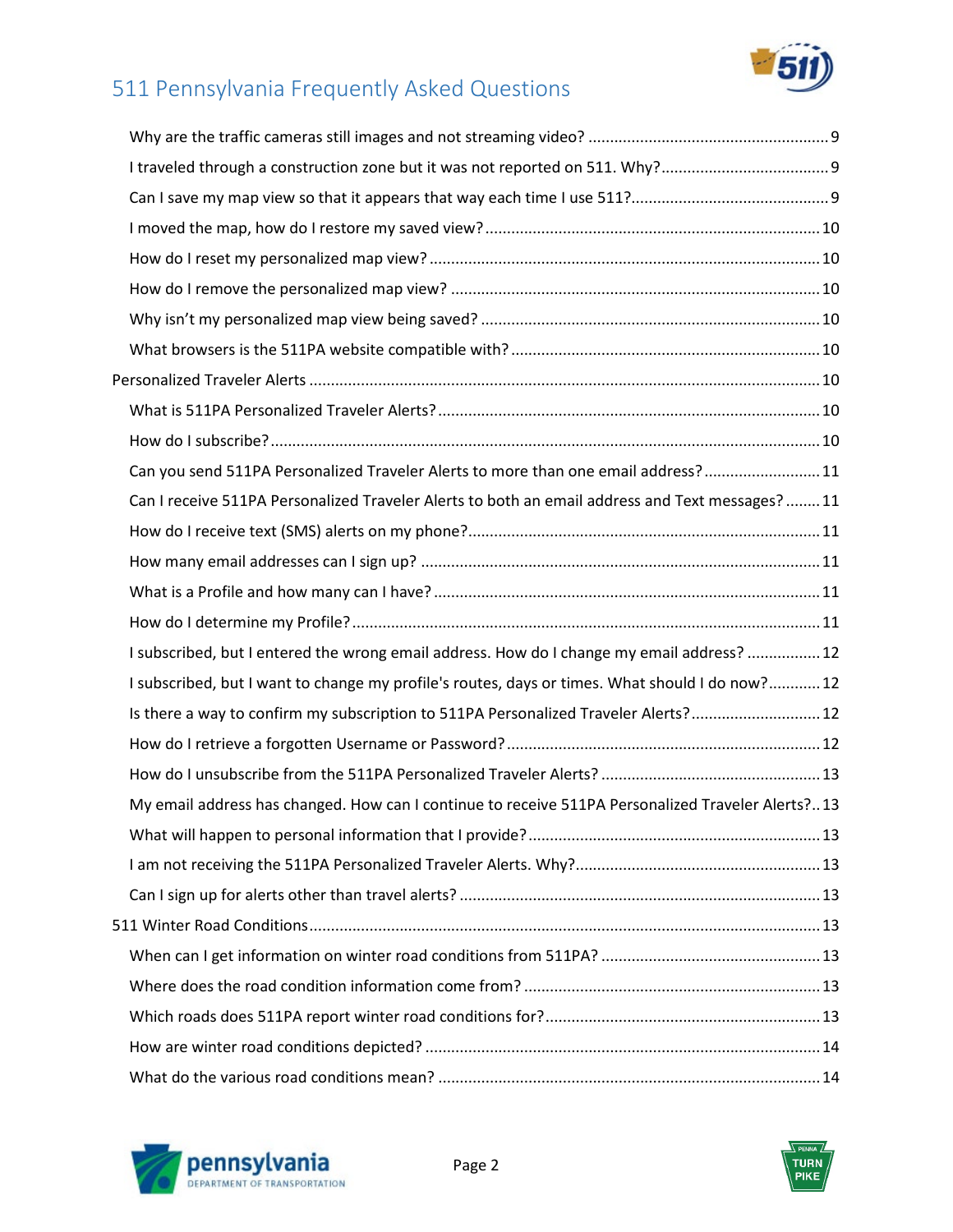

| Why can't the winter weather conditions and travel speeds be viewed at the same time? 14 |
|------------------------------------------------------------------------------------------|
|                                                                                          |
|                                                                                          |
|                                                                                          |
| How do I find information regarding a specific roadway on the mobile website?15          |
|                                                                                          |



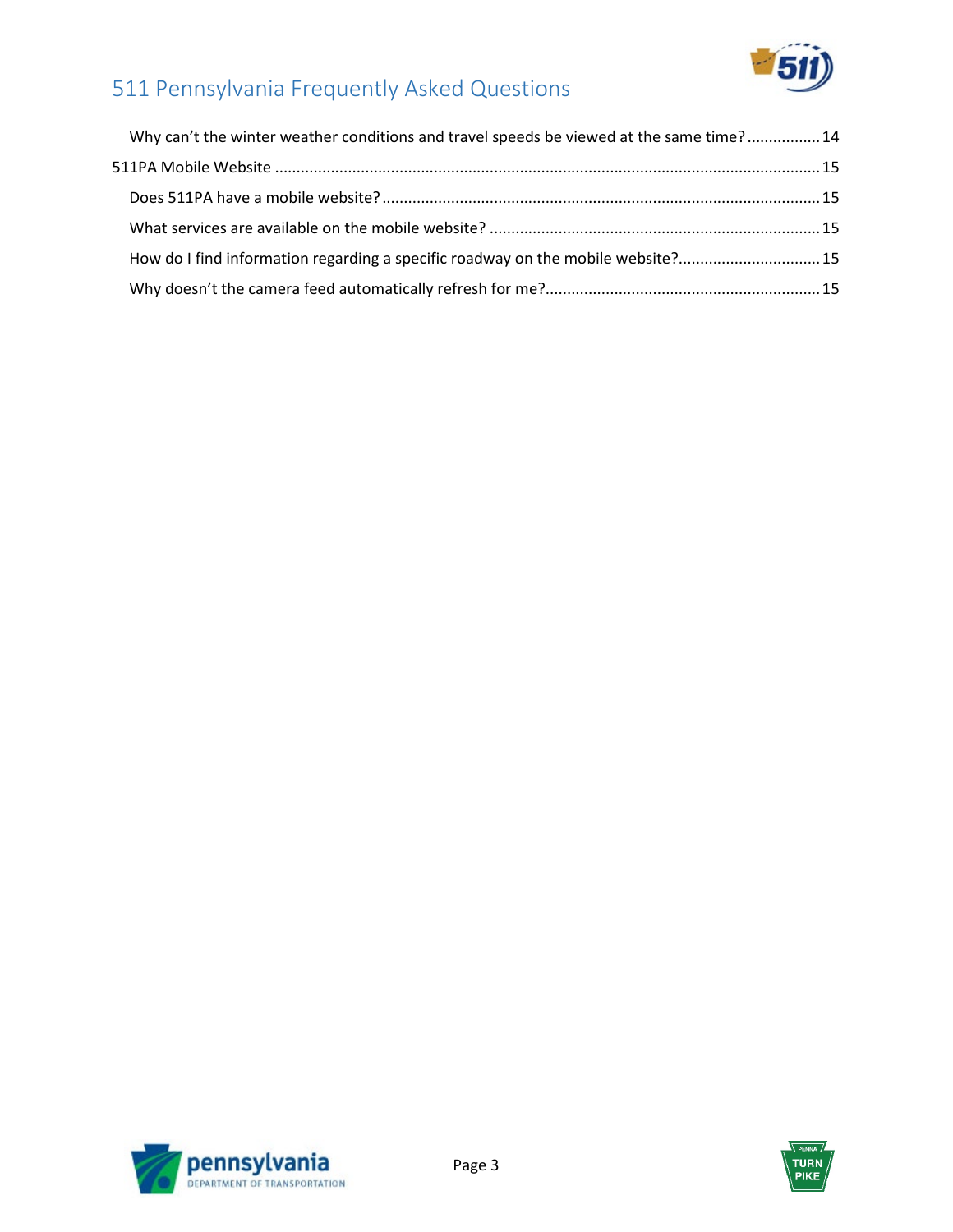

## <span id="page-3-0"></span>General

#### <span id="page-3-1"></span>What is 511PA?

511PA is Pennsylvania's official travel information service which provides travelers with reliable, current traffic and weather information, as well as links to other transportation services. 511PA is designed to help motorists reach their destination in the most efficient manner when traveling in Pennsylvania.

#### <span id="page-3-2"></span>What is the coverage area of 511PA?

#### **Phone/Personal Alerts (Core Network)**

The 511PA core network covers all Interstates (including the Pennsylvania Turnpike) and select US and State Routes for roughly 2,900 miles of roadway. Traffic incidents, construction alerts, traffic speeds, and winter road conditions are reported on all roadways within the core network. For ease of use, the network is broken into eight geographical regions.

Here is a [complete list](http://pa511.com/pdfs/PA511IncidentandFlowNetwork.pdf) of roads covered as part of the 511PA core network.

#### **Website (Extended Network)**

The 511PA extended network covers all PennDOT and Pennsylvania Turnpike operated roadways for roughly 40,000 miles of roadway. Traffic incidents and construction alerts are reported on all roadways and traffic speeds are reported on approximately 15,000 miles of roadway.

#### <span id="page-3-3"></span>Why aren't other routes available under the 511 Core Network?

To ensure that only accurate and pertinent information is provided to travelers, PennDOT chose only roadways with reliable speed data, road condition reporting, and traffic cameras. However, PennDOT is constantly exploring the potential expansion of the core network as more reliable data is made available. In the meantime, to see information on statewide roadways, you can visit the Web map and website at www.511pa.com.

#### <span id="page-3-4"></span>What types of services are available to the traveler on 511PA?

With 511PA, travelers can find such information such as:

- Traffic conditions;
- Traffic Speeds;
- Live traffic camera images;
- Highway construction updates;
- Winter road conditions;
- Weather conditions and alerts; and
- Links to other travel resources.

511PA will continually evolve, so look for other services in the future.



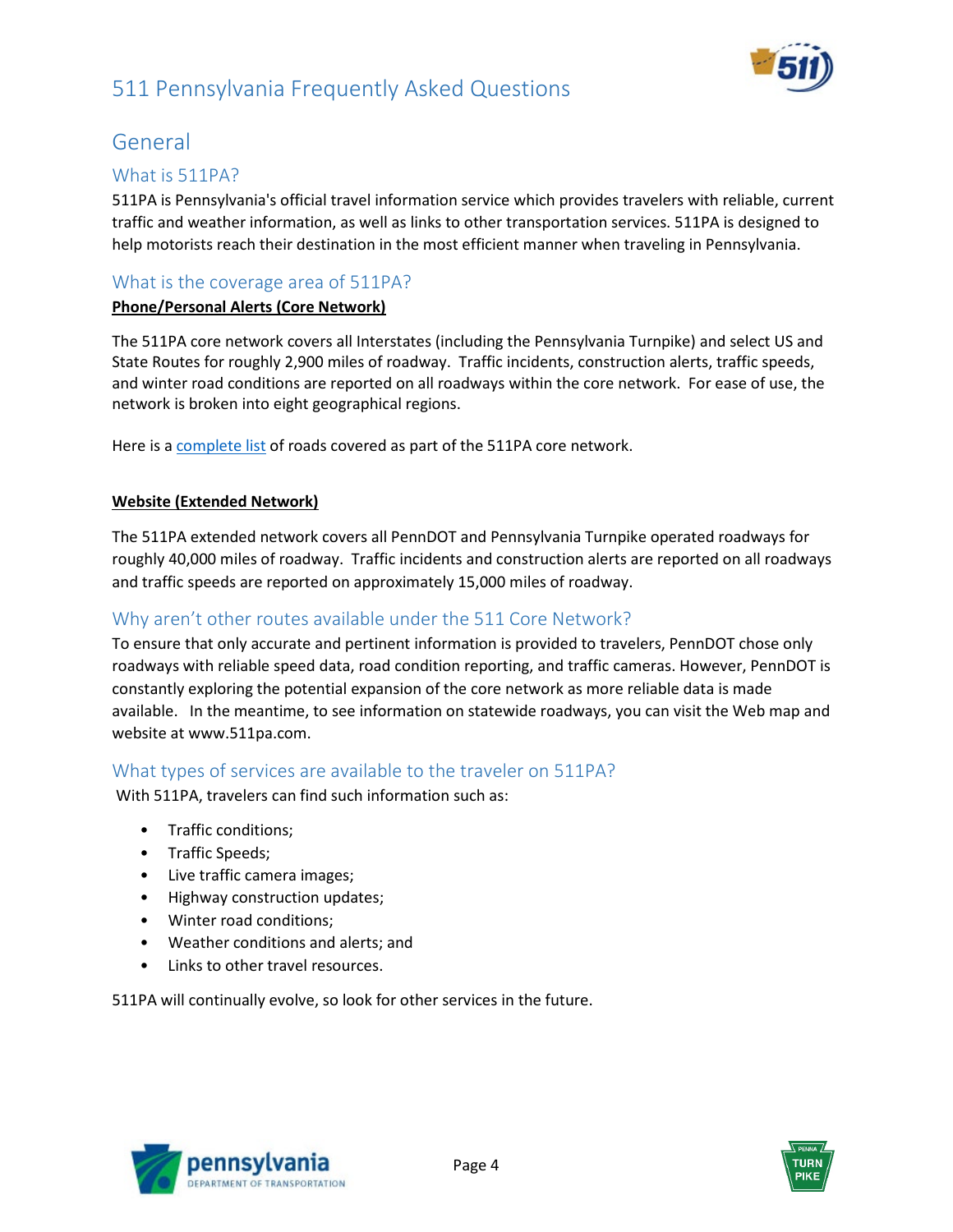

### <span id="page-4-0"></span>How does the information available from 511PA differ from other travel information sources?

511PA gives travelers statewide traffic coverage and does not just focus on the major markets (i.e. Philadelphia and Pittsburgh). 511 is always there, 24 hours per day, seven days per week, so travelers don't have to wait for other traffic reports. The 511PA system provides personalized traffic information tailored specifically for each traveler. Users also have access to PennDOT Closed-Circuit TVs and weather information.

#### <span id="page-4-1"></span>Where does the information originate?

In an effort to provide the most reliable information to travelers, 511PA does not update until PennDOT is able to verify that an incident is occurring either through its traffic camera network or through confirmed reports from state and local police. Crashes and other delays beyond PennDOT's control, such as vehicle breakdowns, are not immediately available on the system and travelers may encounter traffic delays before that information is posted on 511PA. Other sources of information include the Pennsylvania Turnpike Commission, the National Weather Service, and private traffic information services. EV charging station locations are provided by the [Alternative Fuel Data Center.](https://afdc.energy.gov/fuels/electricity_locations.html#/find/nearest)

#### <span id="page-4-2"></span>How often is the information updated?

Information contained within the 511PA system is updated at various rates.

- Incidents conditions are updated as soon as PennDOT is made aware of an incident that affects the road network.
- Construction roadwork is reported before construction begins and is immediately updated when PennDOT is made aware of change in conditions.
- Traffic Speeds all speeds are reported in near real time.
- Winter Road Conditions plow truck drivers report observed conditions on regular intervals.
- Traffic Cameras the "live" traffic images are updated every five seconds.

#### <span id="page-4-3"></span>Is the information accurate?

PennDOT provides this information as a public service based upon reports collected from PennDOT staff and other sources. However, these reports are based on the information available at the time of publication and cannot be guaranteed as to accuracy or timeliness. Actual conditions may vary from those reported, though every effort is made to keep information comprehensive and current.

As weather and road conditions change rapidly, the information reported through 511PA should not be used as the only factor in determining your travel decisions. Motorists are cautioned to be alert to changing conditions and adjust their driving accordingly.

#### <span id="page-4-4"></span>What is the service area for 511PA?

The 511PA system is available statewide.

#### <span id="page-4-5"></span>How can I help make the system better?

The more the system is used, the better information we have to learn about what is important to travelers around Pennsylvania. Specific suggestions are welcome through the "online feedback form"



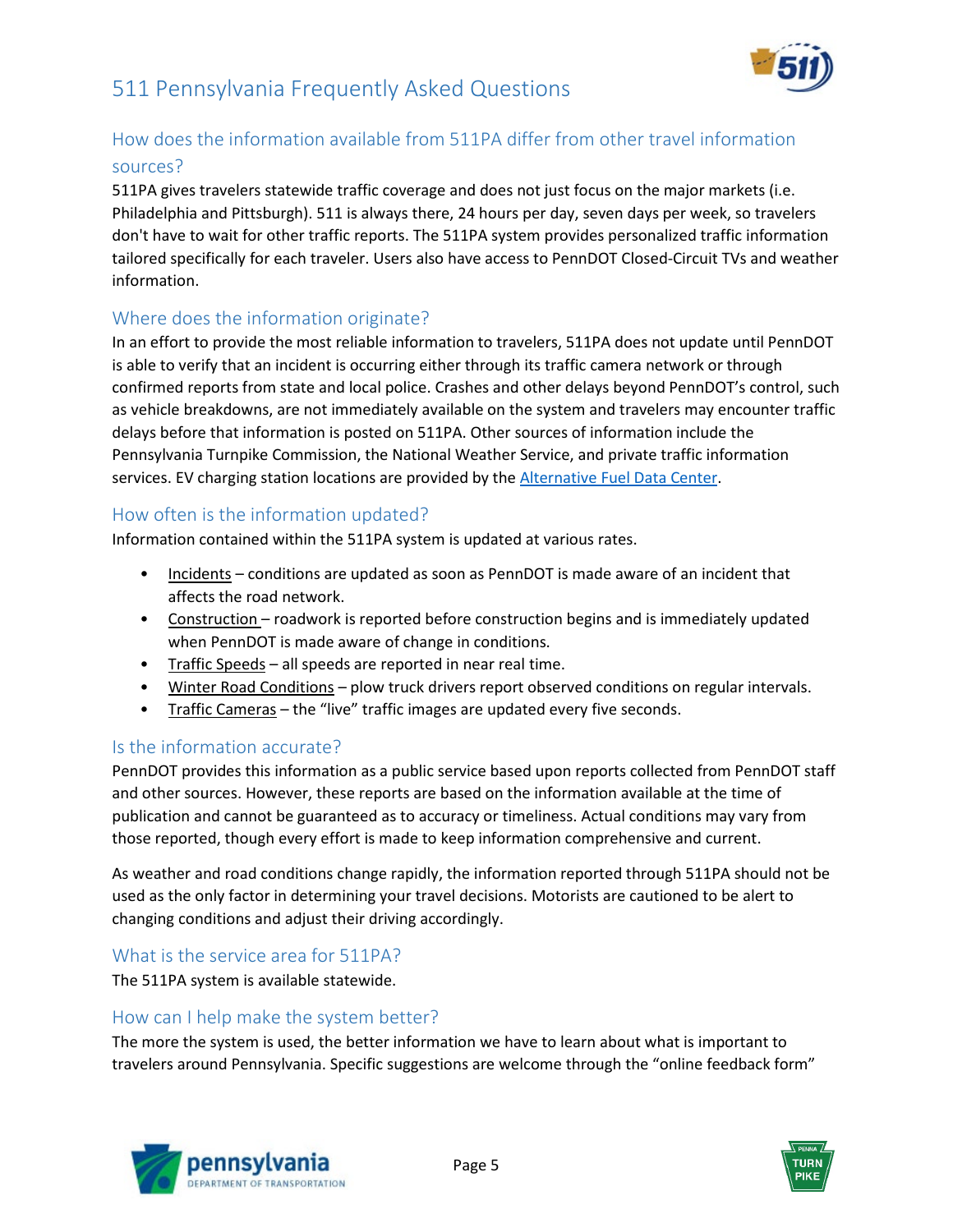

found in the "Contact" section found at the bottom of every webpage or via the 511PA email [511pa@pa.gov.](mailto:511pa@pa.gov)

#### <span id="page-5-0"></span>How do I access 511PA?

Information is available through 511PA by dialing 5-1-1 from any phone or by visiting www.511PA.com on your computer or your mobile device.

#### <span id="page-5-1"></span>Does 511PA utilize any form of social media?

Yes, you can also follow any of the 511PA regional Twitter pages. 511PA tweets include news releases and traffic advisories, along with all traffic and construction events on the 511PA network in that region.

You can access these regional pages from the link on the 511PA Web page:

# <http://www.dot.state.pa.us/Internet/pdnews.nsf/centerTwitter?OpenPage>

#### <span id="page-5-2"></span>What if I want specific information on a state route?

While PennDOT is committed to customer satisfaction, there are specific questions that cannot be answered through 511. Specific inquiries such as the following should be directed to the PennDOT District Office in that region:

- Route suggestions;
- Specific road conditions;
- Alternate directions;
- Local traffic questions; and
- Regional traffic advisories for roadways not on the 511PA roadway network.

Users can access contact information for each PennDOT District Office through the PennDOT District Map. The map can be found on the website by clicking "travel conditions", and then clicking "additional advisories"

#### <span id="page-5-3"></span>What if my question was not answered?

<span id="page-5-4"></span>If you still have a question, users can reach PennDOT via the Contact Us page found at [www.511pa.com/contactUs.aspx](http://www.511pa.com/contactUs.aspx) or email us at [511PA@pa.gov.](mailto:511PA@pa.gov)

## Phone System

#### <span id="page-5-5"></span>What is the 511PA phone system?

511PA has an interactive, voice-activated travel information system that can be accessed by calling 511. PennDOT reminds motorists not to call 511PA while driving. Motorists should safely pull off the road before calling the system, or check online for travel delays before starting your trip.

#### <span id="page-5-6"></span>How can I access the 511PA telephone system?

Just dial 5-1-1 from any phone-landline or cellular-in Pennsylvania. If you are outside Pennsylvania, call 1-877-511-PENN (7366).



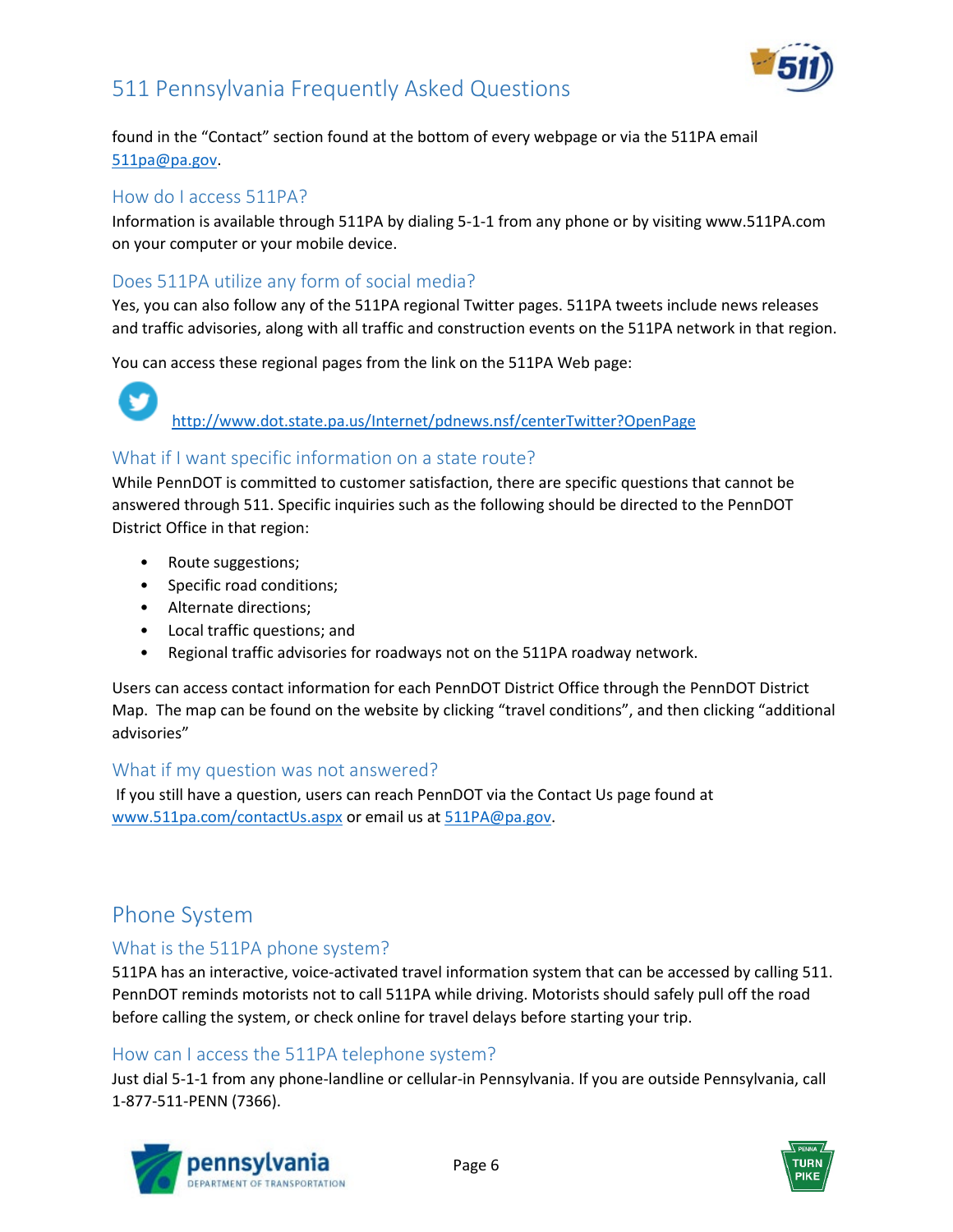

#### <span id="page-6-0"></span>Will I be greeted by a person or answering service?

511PA is an automated attendant that will walk the user through what services are available and even offer help with using the service if needed.

#### <span id="page-6-1"></span>What does each call cost?

Calling 511PA is free. However, local airtime minutes or roaming charges will apply (if applicable) as charged by your wireless carrier.

#### When can I call 511PA?

The system is available 24 hours per day, seven days per week.

#### <span id="page-6-2"></span>What language does 511PA understand and speak?

The system is programmed to respond to English. While common accents will most likely be understood, the system may not recognize callers with certain speech patterns. At any point in the system, users can press "0" get receive touch-tone options.

#### <span id="page-6-3"></span>What is 511's relationship to 9-1-1?

511 is a traveler information number and 9-1-1 is for true emergencies that require police or medical attention. Use 9-1-1 only for serious emergencies. 511 can be used whenever you want.

#### <span id="page-6-4"></span>Are there shortcuts for navigating through the system quickly?

Using a sophisticated voice-recognition system, 511 allows users to navigate completely hands-free. Also, users can interrupt the prompts at any time and make their request; there is no need to wait for the system to finish a question before you answer.

| If you want to                     | And are using voice recognition | And are using touchtone option |
|------------------------------------|---------------------------------|--------------------------------|
|                                    |                                 |                                |
| Go to main menu                    | Say "main menu"                 | Press 98                       |
| <b>Switch regions</b>              | Say "switch regions"            | Press 97                       |
| <b>Switch to statewide</b>         | Say "statewide"                 | Press 96                       |
| Switch between voice & touchtone   | Press <sub>0</sub>              | Press <sub>0</sub>             |
| Leave a comment                    | Press <sub>77</sub>             | Press <sub>77</sub>            |
| Hear a list again                  | Say "Repeat"                    | Press 99                       |
| Skip an advisory                   | Say "Next"                      | Press 1                        |
| Stop advisory playback             | Say "Stop"                      | Press <sub>2</sub>             |
| <b>Hear available choices</b>      | Say "what are my choices"       | Press 99                       |
| Get information for other PA roads |                                 |                                |
| (not on the phone system)          | Visit www.511pa.com             |                                |

For even faster and more efficient navigation, use the following commands:



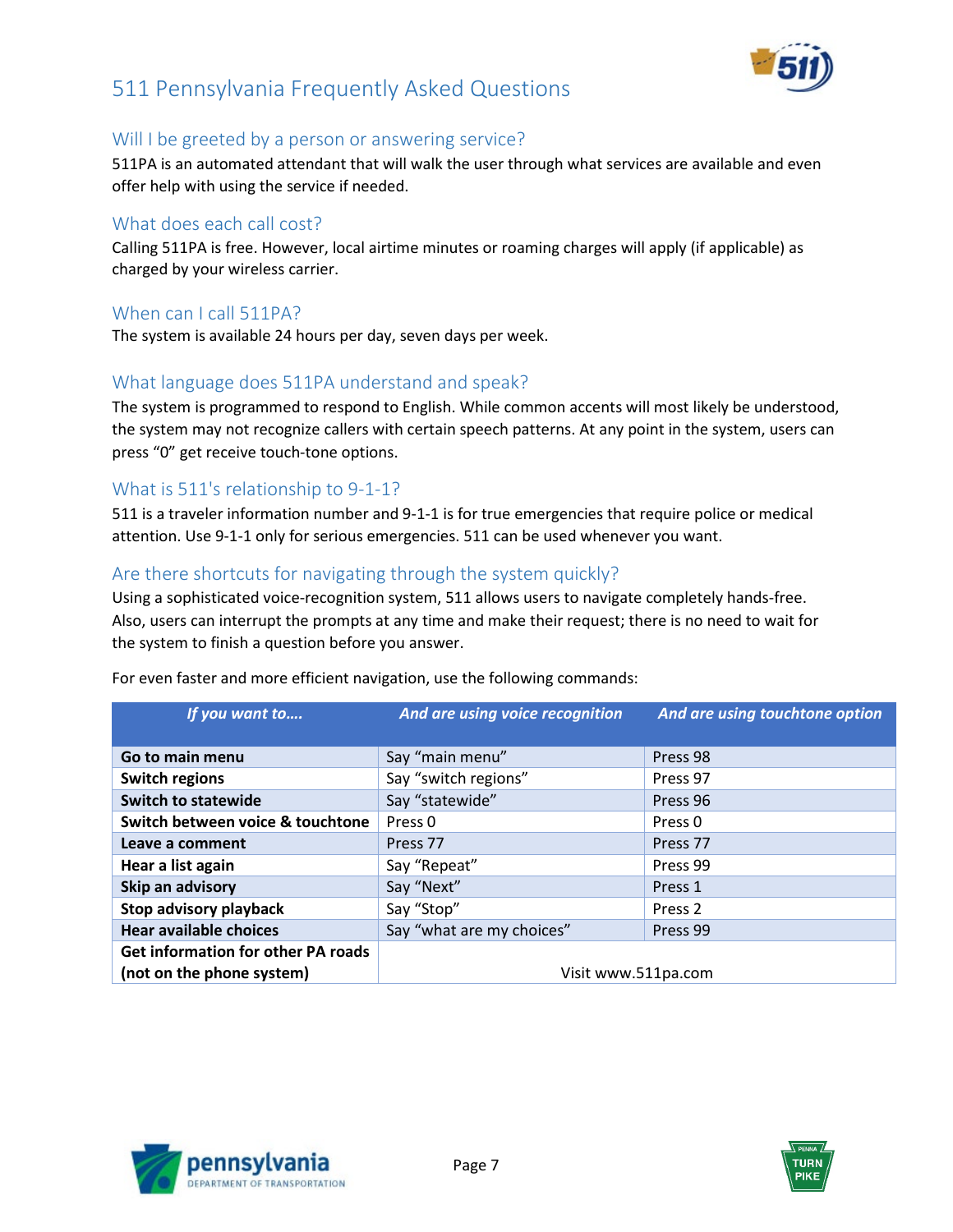

#### <span id="page-7-0"></span>What can I do when the system cannot recognize what I am saying?

The system might have a difficulty responding to your request if:

- you said something that the system is not programmed to recognize at that particular menu (e.g. requesting a roadway not contained within that region);
- it cannot understand your voice; or
- there is background noise, such as a radio, people talking near you, or road noise that prevents the system from understanding you.
- you are using a speakerphone setting instead of a hands-free device such as a Bluetooth earpiece.

If the system is having problems recognizing your voice, try the following:

- Speak as clearly as possible
- Minimize background noise
- Ask for help at any time by saying "Help", the system automatically gives help specific to the question just asked. You can also say "What are my choices?" to get a list of all choices recognized at that menu
- If you're using a cell phone and you have a low signal, try calling back when you get a better one.

#### <span id="page-7-1"></span>Why can't I connect to the 511PA phone system?

Both landline and wireless telephone carriers provide access to the 511PA service though the 511 dialing code. Some office telephone systems (PBXs) may need to be reprogrammed to allow the three-digit 511 code. If you dial 511 from inside your office and get a fast busy signal, please check with your office manager or telephone system administrator to ensure that 511 is allowed through your PBX.

If you are unable to reach 511PA by dialing 511 from any phone, your telephone carrier may not yet support this service. Callers can still access 511PA by dialing 1-877-511-PENN (7366). If you do discover a carrier that does not support 511, please inform PennDOT a[t 511pa@pa.gov.](mailto:511pa@pa.gov)

#### <span id="page-7-2"></span>How do I report roadway problems?

For information related to roadway concerns including: reporting pothole locations, storm water and drainage concerns, traffic-related concerns, or property damage related to PennDOT operations, visit your local [Customer Care Center](https://customercare.penndot.gov/) website. Additionally, you can report potholes by calling 1-800-FIX-ROAD.

<span id="page-7-3"></span>I have suggestions on how to improve the 511PA phone system. How can I provide them? To leave feedback, dial 77 at any time during your call.



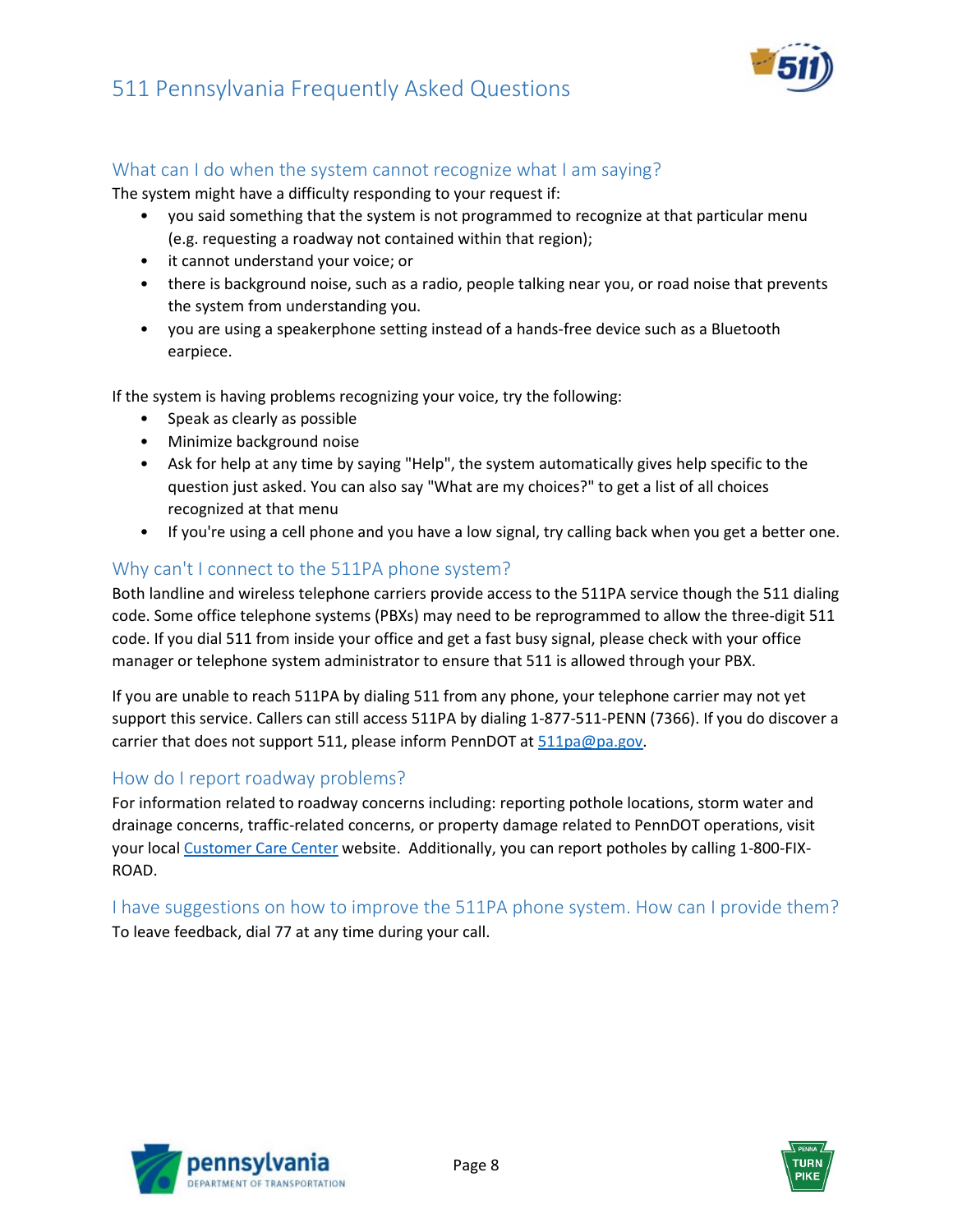



## <span id="page-8-0"></span>511 Web

#### <span id="page-8-1"></span>How do I find information for the highway/road I'm interested in?

There are two ways to access information on a particular roadway.

- On the homepage a map is displayed. Click and drag on the map to re-center it on a particular location. Zoom in to the region by using the zoom control on the left-hand side of the map, or use the mouse's scroll wheel. Select what information you wish to view from the legend at the top of the map. Click on appropriate icons to view detail.
- From the "Travel Conditions" menu, select "Possible Travel Delays." Users can select a region and sort the information "Last Updated" or "Facility." This menu item is also available from the homepage, above the map as the "Alerts as Text" icon.



• From the "Travel Conditions" menu, select "Additional Advisories." Users can select a region and get press releases from the local District. Local press release may provide additional information such as impacts to local roadways and detour information.

#### <span id="page-8-2"></span>Can I get real-time public transportation information on this website?

PennDOT is exploring ways to include real-time transit information in 511. In the meantime, PennDOT has gathered resources for many transportation modes, including transit, biking, walking and even car and van pooling, and created the websit[e www.PACommutes.com.](http://www.pacommutes.com/) You can learn about services for seniors and persons with disabilities, as well as the many ways you can get around Pennsylvania, whether you're a daily commuter or visiting the commonwealth.

#### <span id="page-8-3"></span>Why are there no alerts listed on the 511 homepage when there are incidents on the traffic map?

Currently, the alert ticker on the 511 homepage is reserved for major statewide events or events that PennDOT deems relevant to public safety such as a speed restriction due to winter weather conditions. To ensure the public does not become accustomed to news always being in the ticker, PennDOT reserves the space for the aforementioned circumstances.

#### <span id="page-8-4"></span>Why are the traffic cameras still images and not streaming video?

We are in the process of implementing streaming video feeds into the 511 system.

#### <span id="page-8-5"></span>I traveled through a construction zone but it was not reported on 511. Why?

A work zone is only listed in 511 if the construction activity directly impacts traffic (i.e. full road closures and/or lane restrictions). However, if a traffic disruption is identified within the work zone by Traffic Management Center staff, a construction event may be reported until traffic returns to normal flow.

#### <span id="page-8-6"></span>Can I save my map view so that it appears that way each time I use 511?

Yes, users can save a personalized map view on the map screen. Once a user clicks on the "Save Map View" button, a cookie will be created and store in the users browser. Every time the users access the traffic, the map positioning, zoom level, and overlays will be the same as when they save the views.





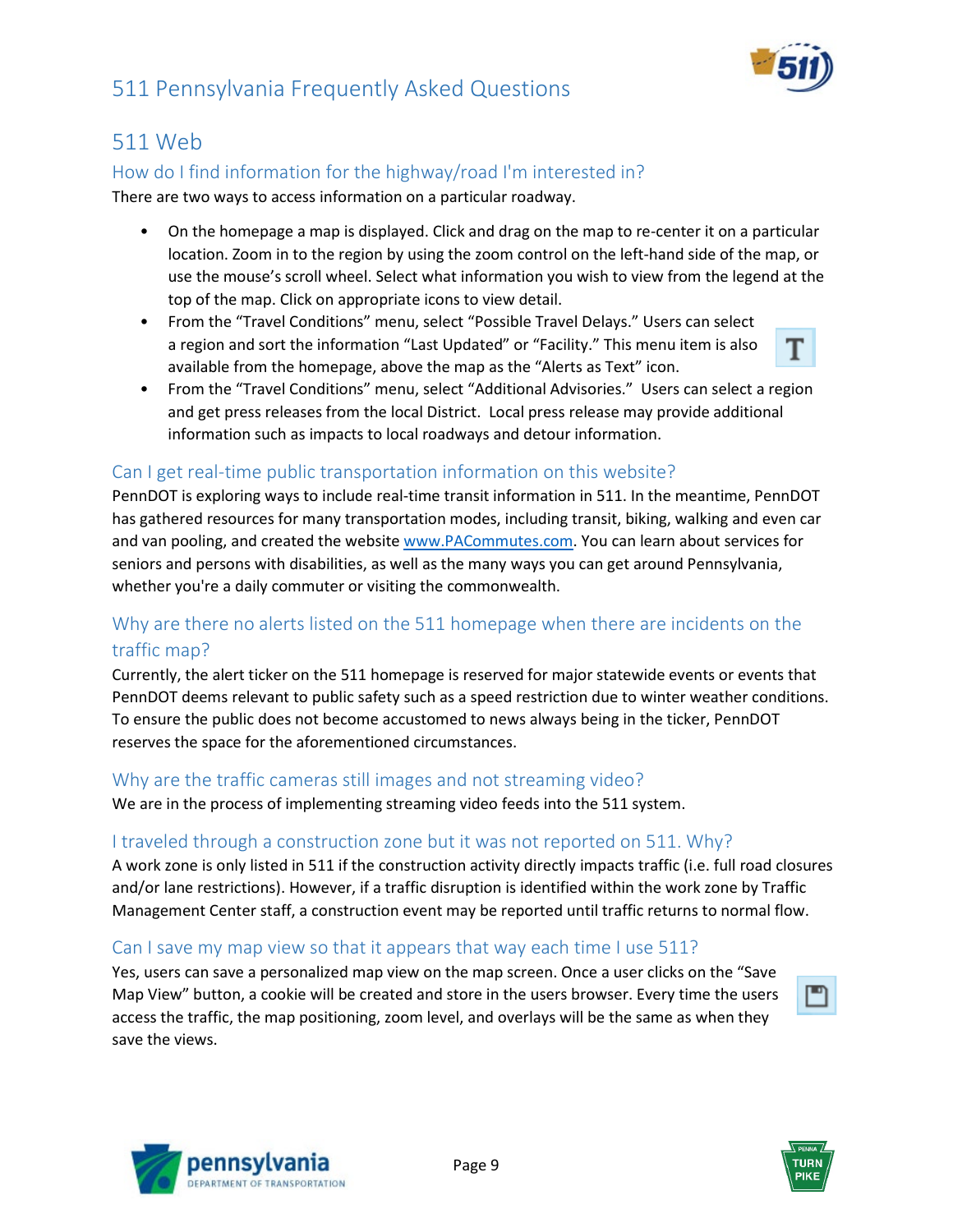

蘭

画

#### <span id="page-9-0"></span>I moved the map, how do I restore my saved view?

Click the "Go to Map View" button to restore the map to your personalized settings.

<span id="page-9-1"></span>How do I reset my personalized map view? Click the "Save Map View" button and old setting will be overridden.

<span id="page-9-2"></span>How do I remove the personalized map view? Click the "Clear Saved View" button (the trash can icon).

#### <span id="page-9-3"></span>Why isn't my personalized map view being saved?

Ensure that your browser settings allow cookies to be saved. If a user blocks cookies or clears their cookies, 511 cannot recall the user's personalized map view.

#### <span id="page-9-4"></span>What browsers is the 511PA website compatible with?

The 511PA website is designed to work on most major browsers including Google Chrome, Microsoft Internet Explorer, Mozilla Firefox, Apple Safari, and Opera.

## <span id="page-9-5"></span>Personalized Traveler Alerts

#### <span id="page-9-6"></span>What is 511PA Personalized Traveler Alerts?

511PA Personalized Traveler Alerts is a free service that notifies subscribers of accidents, incidents and construction on select state highways and toll roads they choose. Alerts are sent to subscribers' cell phones or email accounts.

#### <span id="page-9-7"></span>How do I subscribe?

Subscribing to 511PA Personalized Traveler Alerts is easy! Follow these step by step directions:

#### Step 1: Set up Account

- Under the "Personal Alerts" menu, Click "New User"
- Enter a Username and Password
- Enter your First and Last Name
- Enter a valid email address in at least one of the addresses
- Click "Submit"

#### Step 2: Add Traffic Profile

- After Step 1, or Under the "Personal Alerts" menu, click "Login" and enter your username and password.
- Click "Add Traffic Profile"
- Select Roadway, Direction, Start Point and End Point, then click "Add Segment"
- Repeat for as many segments needed for your route.
- Check the day(s) you wish to receive notifications
- Select the beginning and ending time periods during the specified days you wish to receive alerts.
- Select the email where you would like alerts to be sent.



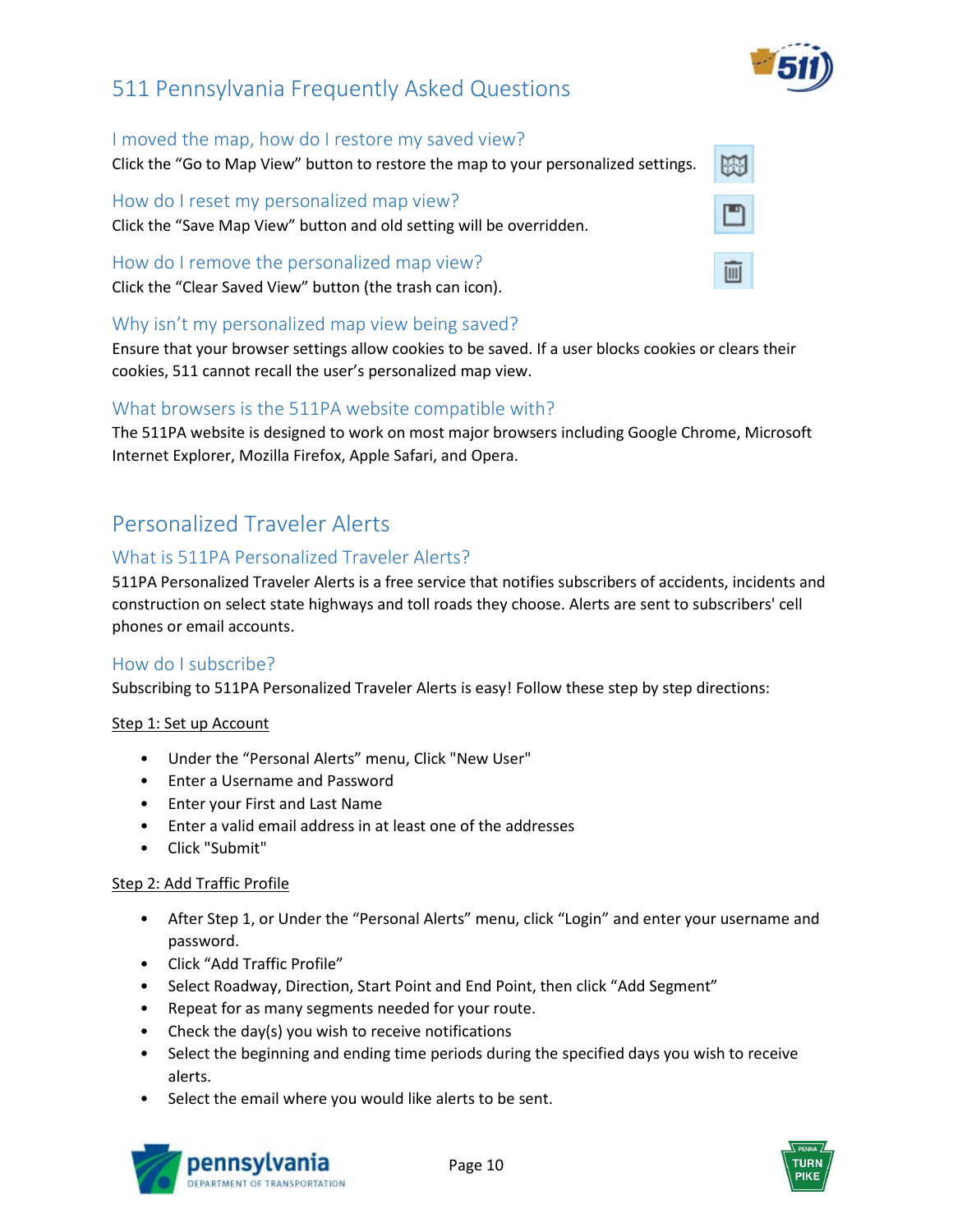

- Enter a nickname for the profile
- Click "Add Profile"
- Additional profiles can be added by clicking "Add Traffic Profile" again.

For more information, visit the "Using the Alerting Service" page under "Using 511" menu of the website. The information gathered for this service remains private.

#### <span id="page-10-0"></span>Can you send 511PA Personalized Traveler Alerts to more than one email address?

Yes, 511PA Personalized Traveler Alerts allows an individual to create a profile with one or two notification addresses. Alerts can be sent to multiple notification addresses if the user sets up separate profiles in his or her account that cover the same segment but have different notification addresses or if the user creates separate accounts. Please note that each email address registered to 511PA Personalized Traveler Alerts may be associated with only one account.

#### <span id="page-10-1"></span>Can I receive 511PA Personalized Traveler Alerts to both an email address and Text messages?

Yes. However, please do not use your mobile device to read these messages while driving. Any carrier costs associated with receiving the on your mobile device, are the subscriber's responsibility as this is not a PennDOT fee. PennDOT does not charge for delivery.

#### <span id="page-10-2"></span>How do I receive text (SMS) alerts on my phone?

In order to receive text (SMS) alerts to a phone, you must use the email address format your carrier provides. Formats for a number of common carriers are listed below, where phone number = your 10 digit mobile phone number:

- T-Mobile: phonenumber@tmomail.net
- AT&T: phonenumber@txt.att.net
- Sprint: phonenumber@messaging.sprintpcs.com
- Verizon: phonenumber@vtext.com

<span id="page-10-3"></span>Contact your carrier to find out what format you need to use if your carrier is not listed above.

#### How many email addresses can I sign up?

Subscribers may provide two notification addresses per account.

#### <span id="page-10-4"></span>What is a Profile and how many can I have?

A Profile is a route that is used to reach a destination. A subscriber to 511PA Personalized Traveler Alerts can maintain as many profiles as they wish.

#### <span id="page-10-5"></span>How do I determine my Profile?

A typical Profile would take you from your home to your office.

- Click "Add Traffic Profile"
- Select Roadway, Direction, Start Point and End Point, then click "Add Segment"
- Repeat for as many segments needed for your route.



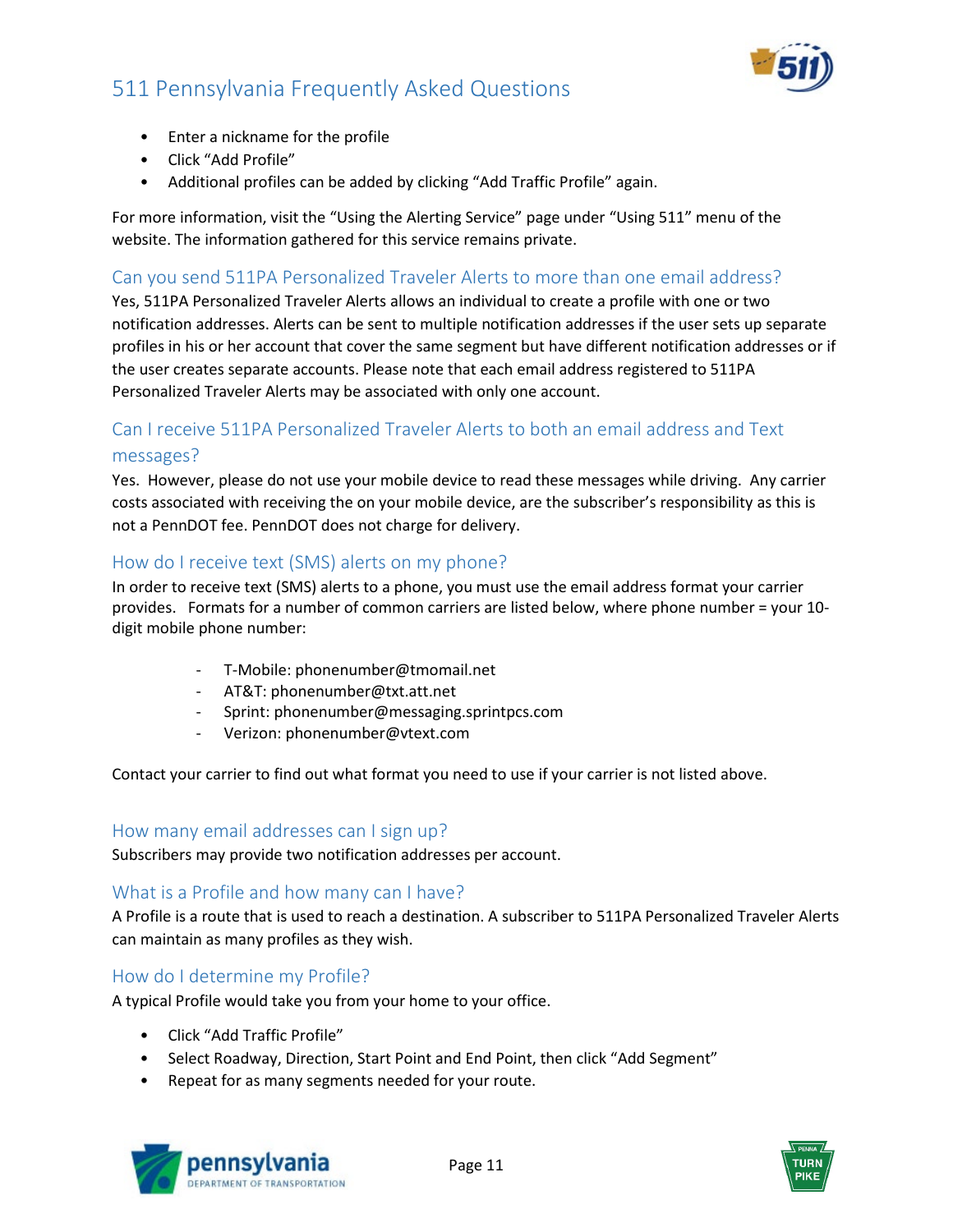

- Check the day(s) on which you wish to receive notifications
- Select the beginning and ending time periods during the specified days you wish to receive alerts.
- Select the email where you would like alerts to be sent.
- Enter a nickname for the profile
- Click "Add Profile"
- Additional profiles can be added by clicking "Add Traffic Profile" again.

You will receive real time information on incidents and construction during this timeframe. For more information, visit the "Using the Alerting Service" page under "Using 511" menu of the website. PennDOT is not responsible for inadvertent errors, omissions or delayed delivery of PA Personalized Traveler Alert messages.

#### <span id="page-11-0"></span>I subscribed, but I entered the wrong email address. How do I change my email address?

You may log in to your 511PA Personalized Traveler Alerts account using your username and password and select the "View, Edit My Acct. Info" menu option. You may change your email address in this menu area.

#### <span id="page-11-1"></span>I subscribed, but I want to change my profile's routes, days or times. What should I do now?

Log in to your 511PA Personalized Traveler Alerts account using your username and password. Click on the "View, Edit my Traffic Profiles" link. You will find a list of profile(s) that you have created. You must select the "Edit" button next to the profile name that you wish to change. Your profile details will be displayed for editing purposes. In order to change a segment, remove the segment(s) about which you no longer desire notification. Add new segment(s) about which you wish to receive notification. In order to change your days for notification, select the day(s) that you wish to change. In order to change the time period for which you would like to be notified, select time(s) from the dropdown menu. When you have changed the days and/or times, select the "Save" button.

<span id="page-11-2"></span>Is there a way to confirm my subscription to 511PA Personalized Traveler Alerts? No, but you may log in to your account and review the information.

#### <span id="page-11-3"></span>How do I retrieve a forgotten Username or Password?

Go to the 511PA Personalized Traveler Alerts login page.

- Click on the link on the left-side of the screen under "Forgot your username of password?"
- The system will require a notification address that matches a notification address of your account.
- Enter the email address and select "Submit."

The system will notify you of your Username and Password via the address you provided. The password can be readjusted after you log back into the system by accessing the "Change Password" feature.



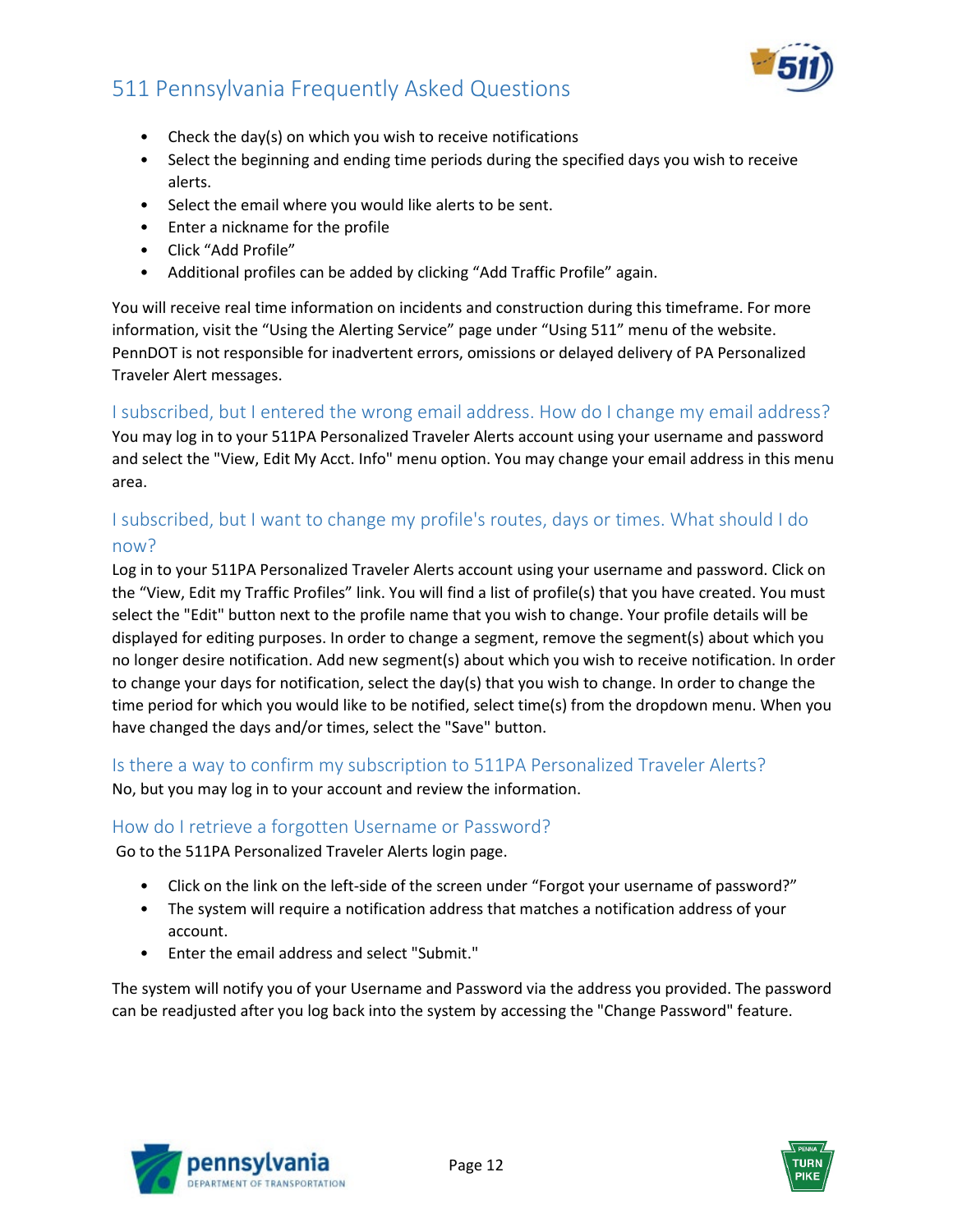

#### <span id="page-12-0"></span>How do I unsubscribe from the 511PA Personalized Traveler Alerts?

Log in to your 511PA Personalized Traveler Alerts account using your username and password. Select the "Unsubscribe" option. Confirm your desire to unsubscribe. Upon confirmation 511PA Personalized Traveler Alerts will stop contacting you within 24 hours.

#### <span id="page-12-1"></span>My email address has changed. How can I continue to receive 511PA Personalized Traveler Alerts?

You may log in to your 511PA Personalized Traveler Alerts account using your username and password, select the "View, Edit My Acct. Info" option and change your email address.

#### <span id="page-12-2"></span>What will happen to personal information that I provide?

The information is stored in a secure database for notification purposes only.

#### <span id="page-12-3"></span>I am not receiving the 511PA Personalized Traveler Alerts. Why?

You can start receiving alerts by taking the following steps:

- Check your profile(s) and ensure that the profile is active and covers your preferred alert area and time period. If the profile appears to fit these criteria, please provide specific information in the Feedback area of 511PA Personalized Traveler Alerts. PennDOT will investigate the situation.
- If you viewed alerts in the Possible Travel Delays list but did not receive the alerts in your notification account, your notification account may have rejected the messages. You may wish to contact your service provider and state that you did not receive alerts that were sent to you from PA-Alert@511pa.com.
- Check your SPAM folder to see if your Internet Service Provider (ISP) is filtering the messages. Follow your ISP's instructions in order to prevent your ISP from filtering the messages.

#### <span id="page-12-4"></span>Can I sign up for alerts other than travel alerts?

No, not through 511PA. However, users can sign up for other alerts such as amber alerts, weather advisories, and statewide notifications a[t https://alert.pa.gov.](https://alert.pa.gov/)

## <span id="page-12-5"></span>511 Winter Road Conditions

#### <span id="page-12-6"></span>When can I get information on winter road conditions from 511PA?

Winter road conditions are available on 511PA typically between Nov. 1 and April 30.

#### <span id="page-12-7"></span>Where does the road condition information come from?

Winter road conditions are reported by PennDOT and PA Turnpike Commission maintenance staff based on current field conditions. Although drivers may experience varying conditions at isolated locations, 511PA reports the predominant road conditions within a county for each 511PA network roadway. Any winter road conditions on PA turnpike roads are passed from their reporting software to 511PA.

#### <span id="page-12-8"></span>Which roads does 511PA report winter road conditions for?

Winter road conditions are available for all roads on the 511PA Core Roadway Network.



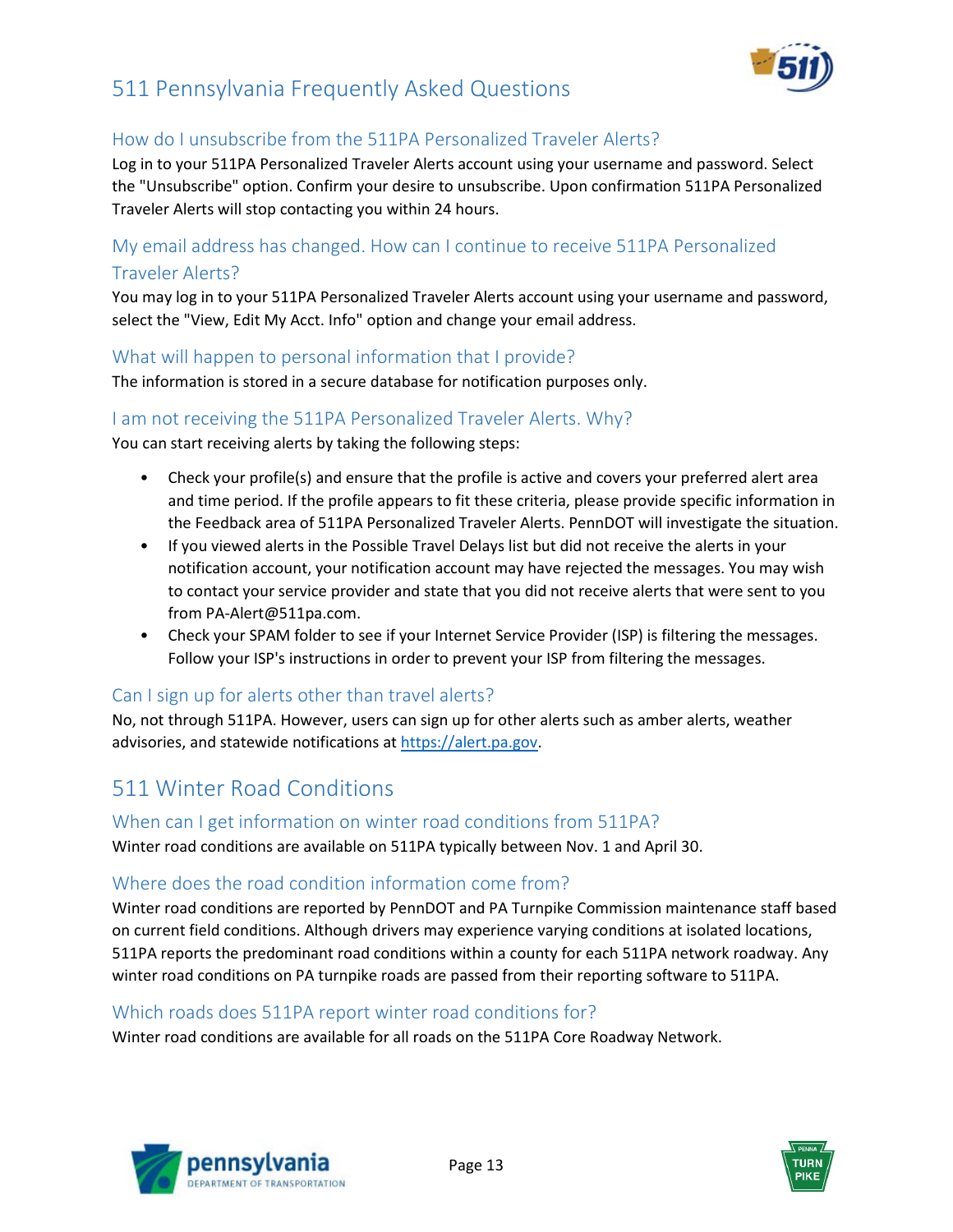

#### <span id="page-13-0"></span>How are winter road conditions depicted?

When available, winter road conditions are reported on the 511PA telephone service under the Traffic and Road Conditions menu. Winter road conditions are also displayed on the 511PA website Traffic Map. When reported, a snowflake icon for Winter Road Conditions will be available in the map legend.

Clicking the check box for the snowflake icon will activate the winter road O Winter Road Conditions conditions map layer. Different colors will appear on 511PA network roadways in the region you are viewing to reflect the current road conditions.

Note: Winter road conditions for PA Turnpike roadways are displayed differently on the Traffic Map. A separate icon will be shown on the map to report winter road conditions for the four districts of the PA Turnpike. When you click on this icon, a pop-up box will appear describing the conditions for the PA Turnpike routes in that region.

#### <span id="page-13-1"></span>What do the various road conditions mean?

Wet/Freezing Conditions: Wet pavement surface is the general condition with air temperatures near or below freezing. There are occasional areas having snow or ice accumulations resulting from drifting, sheltering, cold spots, frozen melt-water, etc.

Snow/Slush Covered: Accumulations of loose snow or slush are regularly found on the pavement surface. Light to moderate snow cover may be present in some areas (up to 2 inches on secondary routes).

Snow Packed/Significant Snow Cover: The pavement surface has continuous stretches of packed snow with or without loose snow on top of packed snow and ice. Significant snow accumulations are present in some areas  $(2 - 5in)$ .

Icy: The pavement surface is predominantly covered with ice and packed snow. There may be loose snow or sleet on top of the icy or packed snow surface.

Impassable: The road is temporarily impassable to most or all vehicles. This may be the result of severe weather (low visibility, blowing snow, etc.) or road conditions [drifting, excessive unplowed snow (5+ inches), avalanche potential or actuality, glare ice, etc.]

#### <span id="page-13-2"></span>Why can't the winter weather conditions and travel speeds be viewed at the same time?

<span id="page-13-3"></span>Unfortunately, when both layers are displayed simultaneously, the map appears cluttered. As a result, the two layers can never appear at the same time to ensure that the user is able to obtain pertinent information as quickly and concisely as possible.